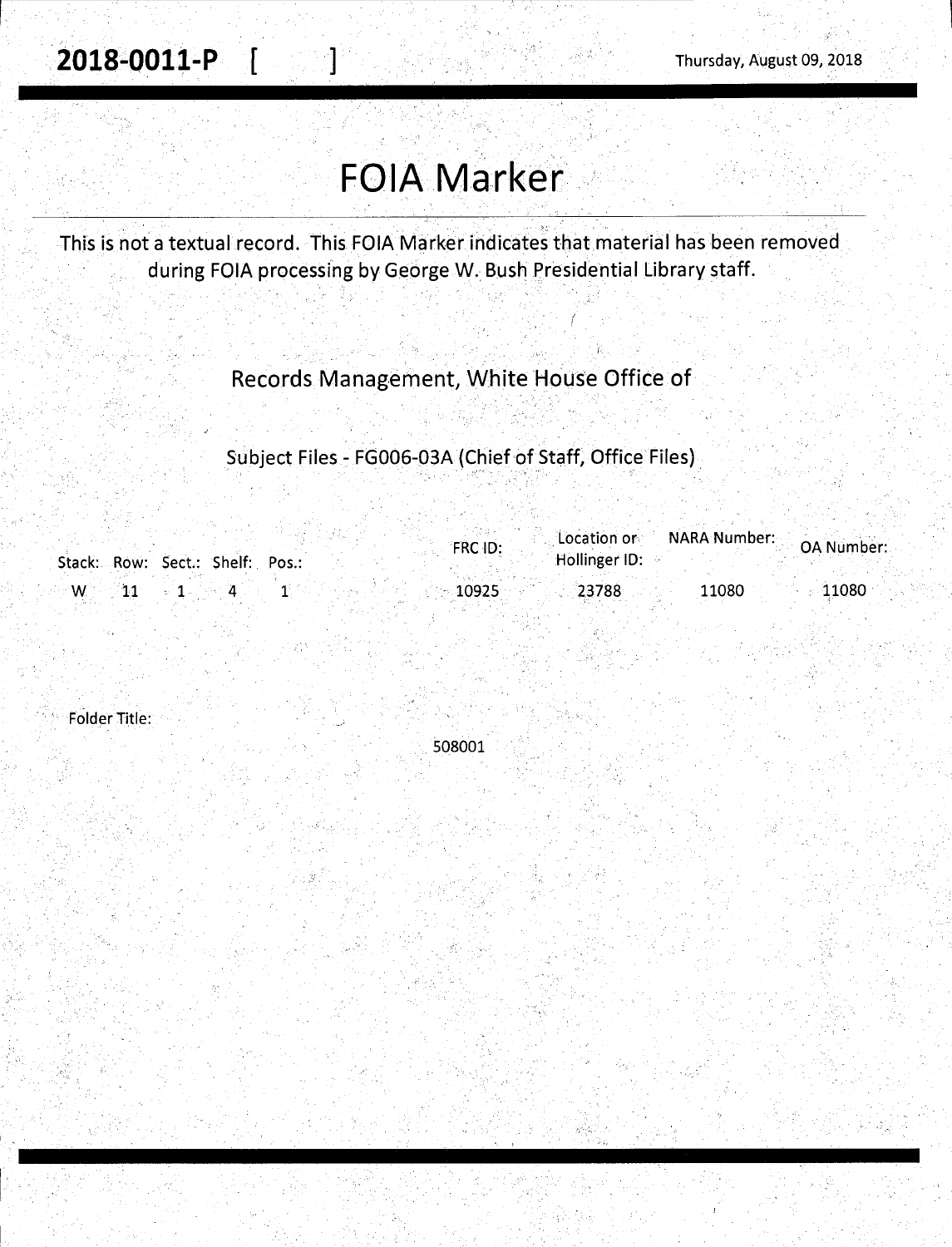# **Withdrawn/Redacted Material** . The George W. Bush Library.

| <b>FORM</b><br><b>DOCUMENT</b><br>NO. | <b>SUBJECT/TITLE</b>                                                              | <b>PAGES</b> | <b>DATE</b> | <b>RESTRICTION(S)</b> |
|---------------------------------------|-----------------------------------------------------------------------------------|--------------|-------------|-----------------------|
| 001<br>Memorandum                     | Presidential Records Act - To: Andrew Card - From:<br>Alberto R. Gonzales, et al. |              | 03/19/2001  | P5:                   |
| 002<br>Letter                         | Dear Mr. Carlin - To: John W. Carlin - From: Alberto R.                           |              | 03/2001     | $\cdot$ P5:           |
|                                       | Gonzales                                                                          |              |             |                       |

| <b>COLLECTION TITLE:</b><br>Records Management, White House Office of                                                        |  |
|------------------------------------------------------------------------------------------------------------------------------|--|
| <b>SERIES:</b><br>Subject Files - FG006-03A (Chief of Staff, Office Files)                                                   |  |
| <b>FOLDER TITLE:</b><br>508001                                                                                               |  |
| FRC ID:<br>10925                                                                                                             |  |
| <b>RESTRICTION CODES</b><br>Presidential Records Act - [44 U.S.C. 2204(a)]<br>Freedom of Information Act - [5 U.S.C. 552(b)] |  |

- Pl National Security Classified Information [(a)(l) of the PRAJ
- P2 Relating to the appointment to Federal office  $[(a)(2)$  of the PRA]
- P3 Release would violate a Federal statute [(a)(3) of the PRA]
- P4 Release would disclose trade secrets or confidential commercial or financial information  $[(a)(4)$  of the PRA $]$
- P5 Release would disclose confidential advice between the President and his advisors, or between such advisors  $[a)(5)\$  of the PRA]
- P6 Release would constitute a clearly unwarranted invasion of personal privacy [(a)(6) of the PRAJ
- PRM. Personal record misfile defined in accordance with 44 U.S.C. 2201(3).
- Deed of Gift Restrictions
- A. Closed by Executive Order 13526 governing access to national security information.
- B. Closed by statute or by the agency which originated the document. C. Closed in accordance with restrictions contained in donor's deed of gift.

 $b(1)$  National security classified information  $[(b)(1)$  of the FOIA]

*.)* 

b(2) Release would disclose internal personnel rules and practices of an agency ((b)(2) of the FOIAJ

/

- b(3) Release would violate a Federal statute [(b)(3) of the FOIAJ
- b(4) Release would disclose trade secrets or confidential or financial information  $[(b)(4)$  of the FOIA]
- ·b(6) Release would constitute a clearly unwarranted invasion of personal privacy [(b)(6) of the FOIAJ
- b(7) Release would disclose information compiled for law enforcement purposes [(b)(7) of the FOIA]
- b(8) Release would disclose information concerning the regulation of financial institutions [(b)(8) of the FOIAJ
- b(9) Release would disclose geological or geophysical information concerning wells  $[(b)(9)$  of the FOIA]

Records Not Subject to FOIA

 $\mathfrak{c}$  ,

Court Sealed - The document is withheld under a court seal and is not subject to the Freedom of Information Act.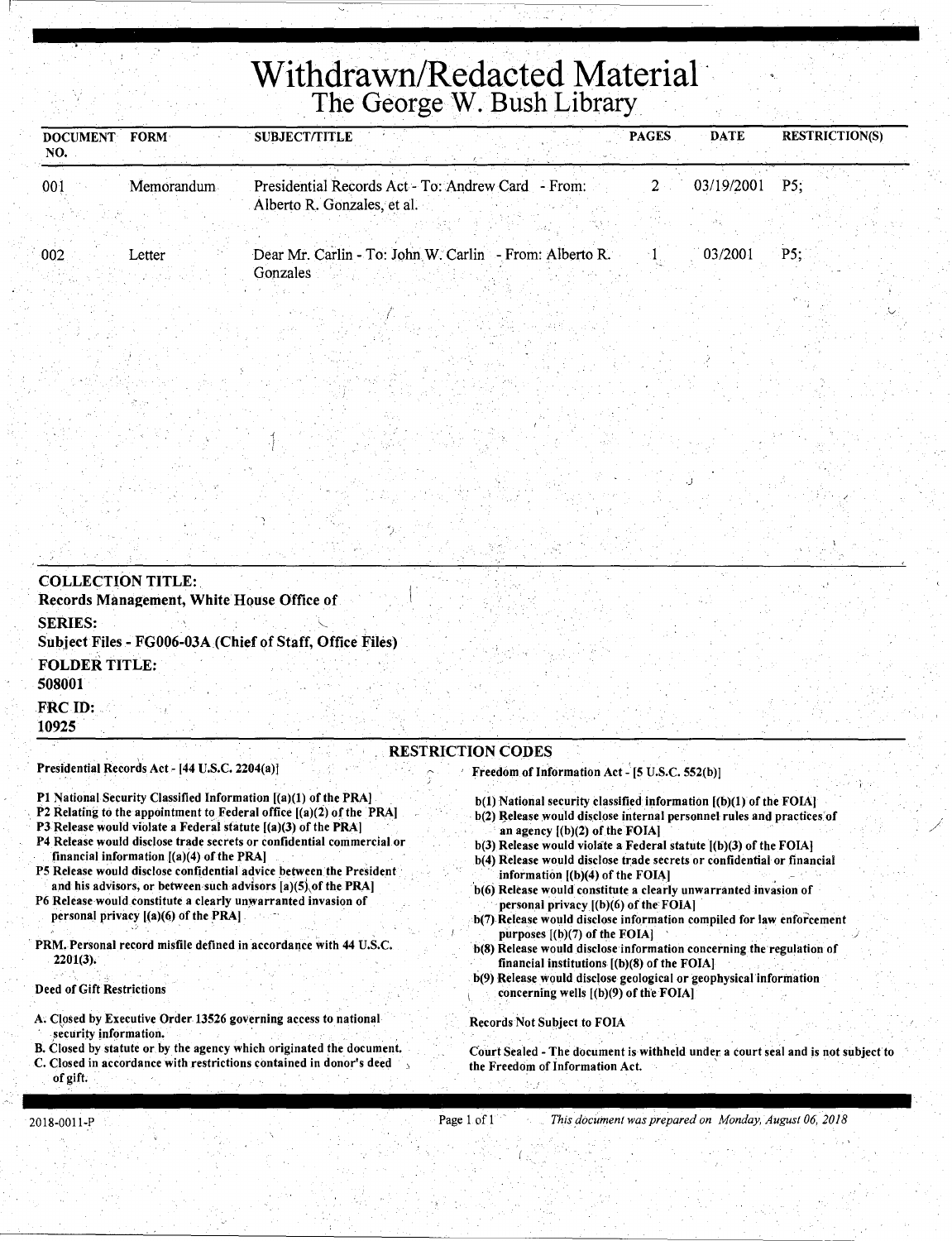## Withdrawal Marker The George W. Bush Library

| <b>FORM</b> | <b>SUBJECT/TITLE</b> |                                                               | <b>PAGES</b> | <b>DATE</b> | <b>RESTRICTION(S)</b> |
|-------------|----------------------|---------------------------------------------------------------|--------------|-------------|-----------------------|
|             |                      |                                                               |              |             |                       |
| Memorandum  |                      | Presidential Records Act - To: Andrew Card - From: Alberto R. |              | 03/19/2001  | P5:                   |
|             | Gonzales, et al.     |                                                               |              |             |                       |

## This marker identifies the original location of the withdrawn item listed above. For a complete list of items withdrawn from this folder, see the Withdrawal/Redaction Sheet at the front of the folder.

v

| <b>COLLECTION:</b>                                                         |                                                         |
|----------------------------------------------------------------------------|---------------------------------------------------------|
| Records Management, White House Office of                                  |                                                         |
| <b>SERIES:</b><br>Subject Files - FG006-03A (Chief of Staff, Office Files) |                                                         |
| <b>FOLDER TITLE:</b><br>508001                                             |                                                         |
| FRC ID:<br>10925                                                           | <b>FOIA IDs and Segments:</b><br>$^{\circ}$ 2018-0011-P |
| OA Num.:<br>11080                                                          |                                                         |
| <b>NARA Num.:</b><br>11080                                                 |                                                         |
|                                                                            |                                                         |

#### RESTRICTION CODES Presidential Records Act - [44 U.S.C. 2204(a)]

#### Pl National Security Classified Information [(a)(l) of the PRAJ

- P2 Relating to the appointment to Federal office [(a)(2) of the PRAJ
- P3 Release would violate a Federal statute [(a)(3) of the PRA]
- P4 Release would disclose trade seerets or confidential commercial or financial information [(a)(4) of the PRA]
- P5 Release would disclose confidential advice between the President and his advisors, or between such advisors [a)(5) of the PRAJ
- P6 Release would constitute a clearly unwarranted invasion of personal privacy  $[(a)(6)$  of the PRA]
- PRM. Personal record misfile defined in accordance with 44 U.S.C. 2201(3).

#### Deed of Gift Restrictions

- A. Closed by Executive Order 13526 governing access to national security information.
- B. Closed by statute or by the agency which originated the document. C. Closed.in accordance with restrictions contained in donor's deed of gift.

' \

- Freedom of Information Act [5 U.S.C. 552(b)]
	- b(l) National security classified information [(b)(l) of the FOIA]
	- . b(2) Release would disclose internal personnel rules and practices of an agency  $[(b)(2)$  of the FOIA]
	- $b(3)$  Release would violate a Federal statute  $[(b)(3)$  of the FOIA]
	- b(4) Release would disclose trade secrets or confidential or financial information  $[(b)(4)$  of the FOIA]
	- b(6) Release would constitute a clearly unwarranted invasion of personal privacy [(b)(6) of the FOIA] .
	- b(7) Release would disclose information compiled for law enforcement purposes  $[(b)(7)$  of the FOIA]
	- b(8) Release would disclose information concerning the regulation of financial institutions [(b)(8) of the FOIAJ
	- b(9) Release would disclose geological or geophysical information concerning wells [(b)(9) of the FOIAJ

#### Records Not Subject to.FOIA

Court Sealed -The document is withheld under a court seal and is not subject to the Freedom of Information Act.

 $\langle \ \ \rangle$